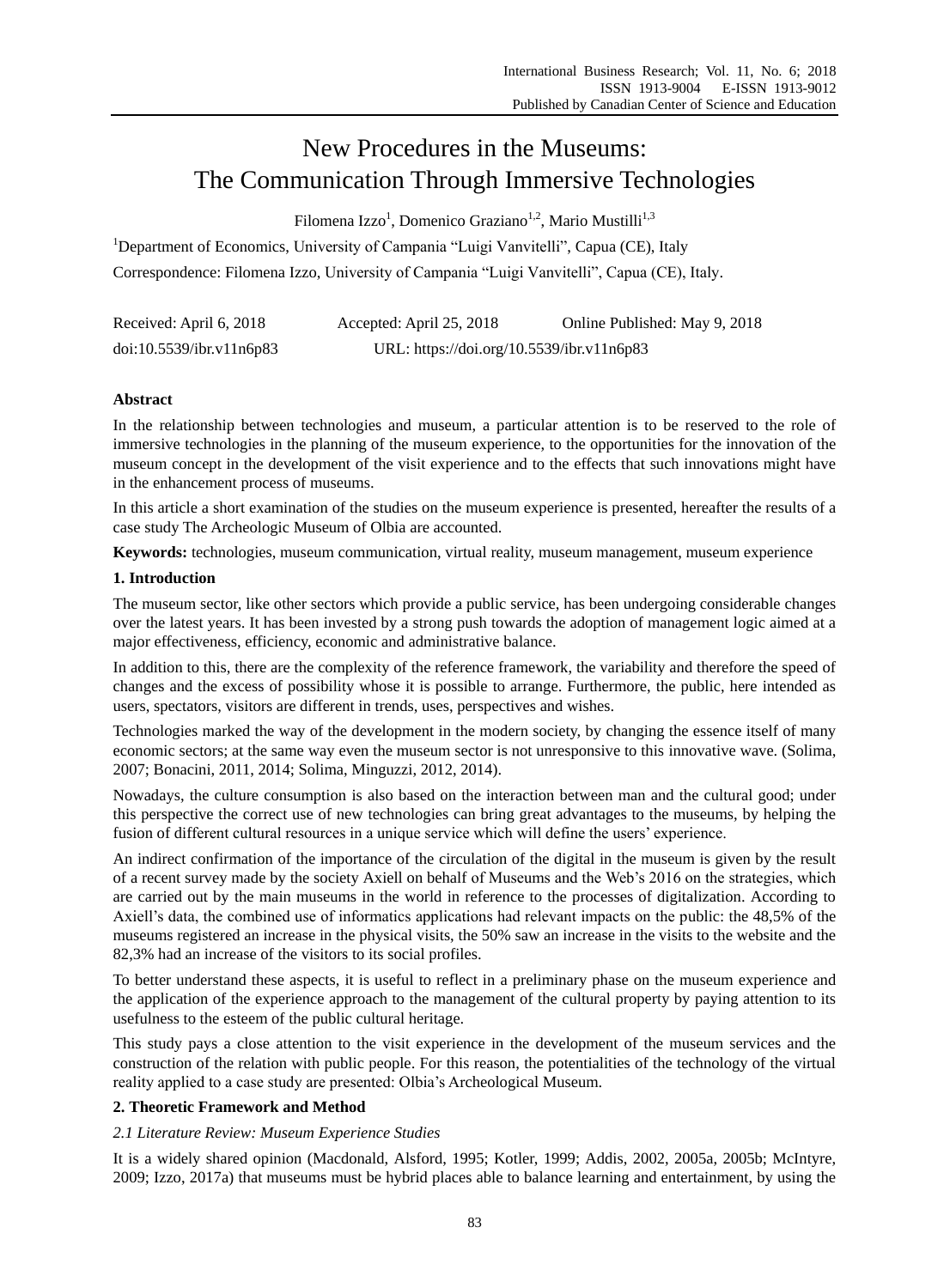entertainment only from the perspective of edutainment or in the case it is addressed to an adult public, of the infotainment or as mean of learning and knowledge (Izzo, 2017b).

The studies on the consumption experience in the museums have been following each other since the half of the Nineties, which even different in the approach have the same common denominator: the attention to the visitor (Falk, Dierking, 1992, 2000; Pekarik et al., 1999; Kotler, 1999, 2001; Kotler, Kotler, 2000; Stephen, 2001; Falk, 2009).

Even the consumption experience in the museums highlights a prevailing interest in the emotional (Ferrari, Veltri, 2007, 2008), sensory (Marteaux et al., 2009; Addis, 2011), behavioural and relational (Dierking, 1994; Adams et al., 2004; Falk et al., 2004; Vom Lehn, 2005) aspect of the experience, with a particular concern in the modalities to amaze the public and promote an active participation, by paying few attention to the contents of the communication and the evaluation of their understanding from the public. The risk is of enrupting the visitors, through sensations and feelings which are induced through the promotion of behaviours stretching to the *mystic hypnosis* (Eco, 1967) instead of favouring the knowledge of the objects displayed at a museum (Giunta, 2011).

The museum studies are focused on the procedures of the innovation of the communication to the public. Besides the studies on the contribution given by the narrative (Kelly, 2010; De Fazio, 2012) techniques, the attention was laid on the possibility of updating the devices of support to the visit (Parry, 2007; Marty, 2008; Tallon, Walker, 2008) to replace the image of the museum based on the prohibitions and the "closed administration" (Dragoni, 2004: 212) with the idea of a museum which favours the active involvement of its users, by diversifying the offer consistently to the needs showed by the different public (Roncaccioli, 1995; Solima, 1998; Moretti, 1999; Montella, 2003; Monaci, 2005).

The literature on the topic is centred on the possibility of offering to the visitor a wide range of choices (Weil, 1997) through the use of the "new technologies" (as matter of fact, these technologies are not new; in fact they are already old, when we consider the new innovation wave: Internet of things, big data, artificial intelligence, additional production, neuro – bio – nanotechnologies are intended not only to change the management and the circulation of information but also the quality of the relation between the digital information, things, objects and places) for the fruition in loco which combines compactness, multimedia, hypertext, flexibility and interactivity (Galluzzi, 1997; Addis, 2002; Witcomb, 2003; Parry, 2007; Marty, 2008; Tallon, Walker, 2008; Bakhshi, Throsby, 2012); furthermore the same ones allow to exploit replicator economies, to contain a high number of different types of information (eg texts, sounds, images) in a limited space to customize the visit experience, by choosing the contents according to the requested level of in-depth analysis to make the visitor individualise the visit and reduce the "cognitive dissonance" and increase the previous knowledge (Breakwell, 1998; Rullani, 2004; Falk, Dierking, 2008; Solima, 2016a, 2016b).

#### *2.2 Thesis*

In order to make technology represent a real added value, it has not to replace the museum nor be a simple substitute of the guided visit, but it has to be a real mean for the improvement of the communication *in loco*, which is to be used only where it allows to reach results, otherwise unreachable through the traditional means. Furthermore, the technological instruments must not to be intrusive, meaning that they do not have to interrupt the visit itinerary, to isolate the visitor, to distract him/her from the observation of the displayed items or to impede him/her to interact with other visitors (Deshayes, 2004; Vom Lehn, 2005; Pujol-Tost, Economou, 2007; Jutant et al., 2009).

On the role of the immersion in the consumption processes (Carù, Cova, 2007), in many museums the use of immersive technologies has been affirming itself (Dobrzynsky, 2013; Izzo et al., 2015; Izzo, 2017b). These technologies have bivalent effects which are able to satisfy the cognitive, emotional, recreational and functional experience of the sight (Belaen, 2005), but they cannot always satisfy the social ones; furthermore, their effectiveness depends on the quality of the informational contents which are given to the public (Collin-Lachaud, Passebois, 2008).

### *2.3 Methodology*

It is on the immersive technologies that the case, showed in this article, is presented. In particular, it is described the application of the Virtual Reality made by Olbia's Museum.

The app Virtual Reality is an application which can be used through specific devices: stereoscopic head-mounted display with a smartphone to be put inside. This type allows visitors not to overrun the museum area with PCs and several cables, in fact it does not consider an initial setting up nor any cable or an external processing unit. In addition to this, a well experienced staff can help visitors during their fruition.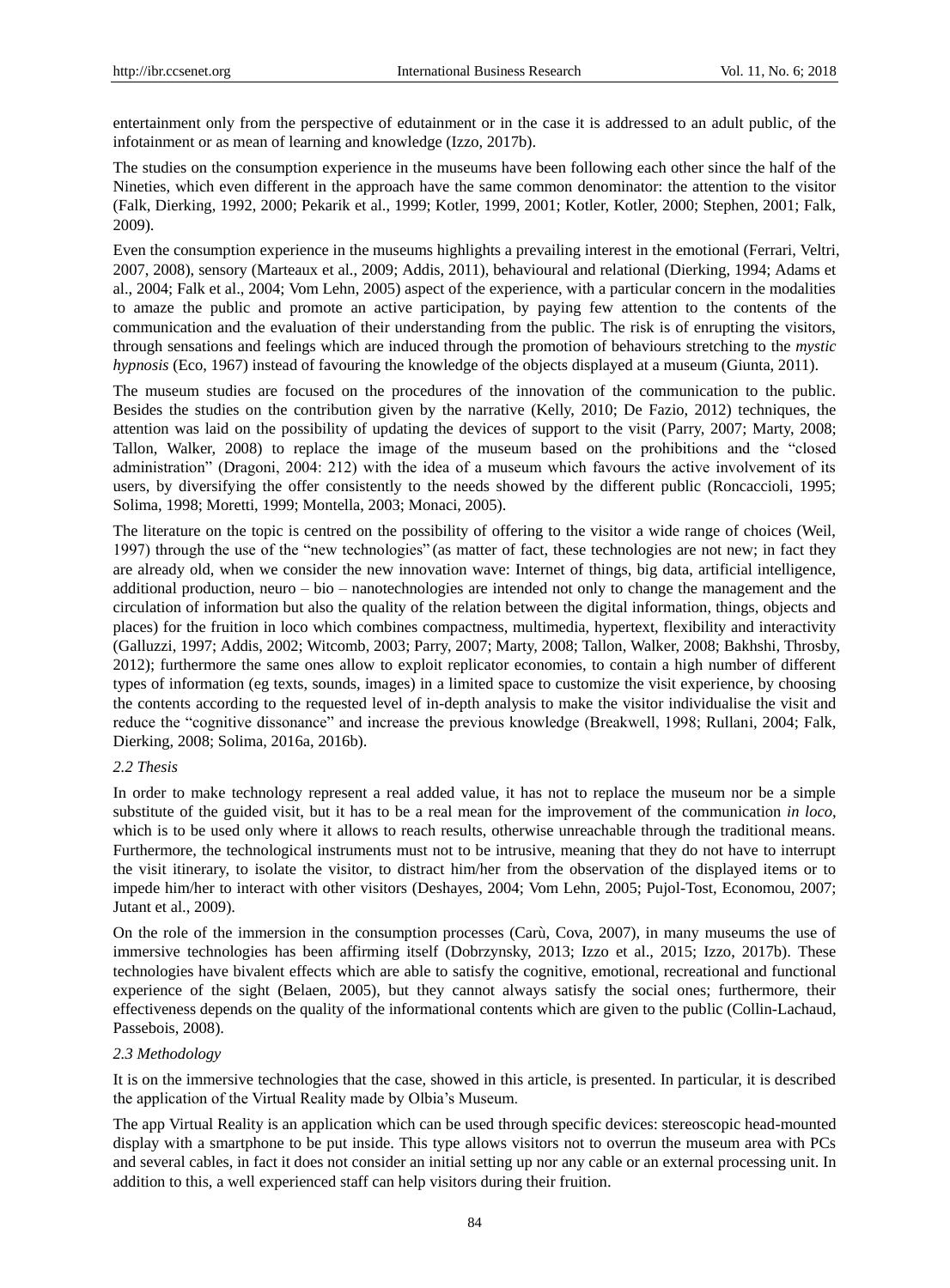The immersive movie of the Virtual Reality involves the visitors at the end of the exhibition, in an area which is devoted to the virtual experience. Through an immersive experience, inspired to the Nuragica experience, the visitor can experience a series of original visual and auditory activities which launch him/her inside the Nuragico world.

The exhibition is the result of a cooperation between the start-up Sardinia Experience (http://www.sardiniaexperience.it/) and the Olbia's Archeological Museum (http://www.olbiaturismo.it/Museo-1.html) .

Sardinia Express is an innovative sturt-up where word as "tourism", "culture", "technology", "emotion" and "system" are based on a new format of entertainment and cultural fruition. The staff is made up by Sardinians who are fascinated by the island, its environment, its culture and history. The deep knowledge of Sardinia is the main background of competencies. The Coperative Sardinia Express is the promoter and the producer of NURAGICA, an engaging and interactive experience able to put in contact the visitors with virtual and commemorative sceneries of the Nuragica period.

The society further than ensure the technological application the Olbia's Archeological Museum, monitored the user's evaluation of the offered service and the performances realised by the museum (eg sold tickets).

In order to evaluate the satisfaction with the technological application, a survey was distributed, whose aim was to examine:

- 1. The motivation for the use of technological application;
- 2. The level of satisfaction and the adequacy of the given information;
- 3. The inclination to repeat the use of an informative system based on the offered technology (Virtual Reality);
- 4. The general evaluation of the offered service.

The period of the collection of data was that related to the virtual exhibition, from June to November 2017.

### **3. Results**

It appeared from the interviews (6000): a good level of general satisfaction; a good judgement on the given information; a high inclination to repeat the experience; the curiosity and desire to have access to further information in order to better understand the displayed works as the main reason which makes the visitors use the application.

The positive data stand out also from the number of visitors; the museum, in particular, before the Nuragica exhibition, counted 6000 visitor per year and the entry was free (there was no ticket to be paid); on the other hand the same numbers were realised in only 5 months of the Nuragica exhibition and the visitors paid also the  $10,00 \in \text{ticket}$  to see it.

Therefore, the studied case confirms what has been already highlighted in literature and by the Axielle data; it is possible to affirm that the experience approach is valid and useful if directed to the creation of cultural public benefits, therefore, starting from this assumption, the technologies used for experiential purposes should keep a function which is instrumental in the cultural and institutional need to communicate the displayed items and not to replace the museum by recurring to show or pure entertainment techniques.

The result of the study show the importance for the museum to offer a more well structured service, which satisfies at the same time the needs of amusement and education (edutainment).

With this aim, the use of a technological application, which is more or less sophisticated to improve the visit experience of the museum can represent one of the main elements of a differentiation strategy. This is fundamental in the current context where the competition between cultural institution and the growing use of alternatives during the free time is developing with an increasing intensity. The museums might increase their competitive advantage compared to their direct rivals by improving the quality of the visit experience. Furthermore, this choice can have a strategic importance in reference to the reputation of the museum itself in order to improve its attractiveness and more generally its ability to relate with its *stakeholders*.

A more entrepreneurial approach than the one of the past, which allows a fruitful contamination between the cultural sector and the profane one, while unifying experiences which go from the history to the marketing experts and to the multimedia designer. It is an integration of knowledge which becomes crucial to implement a new approach of the cultural heritage management that means: marketing, culture, knowledge, entertainment, personalization and satisfaction.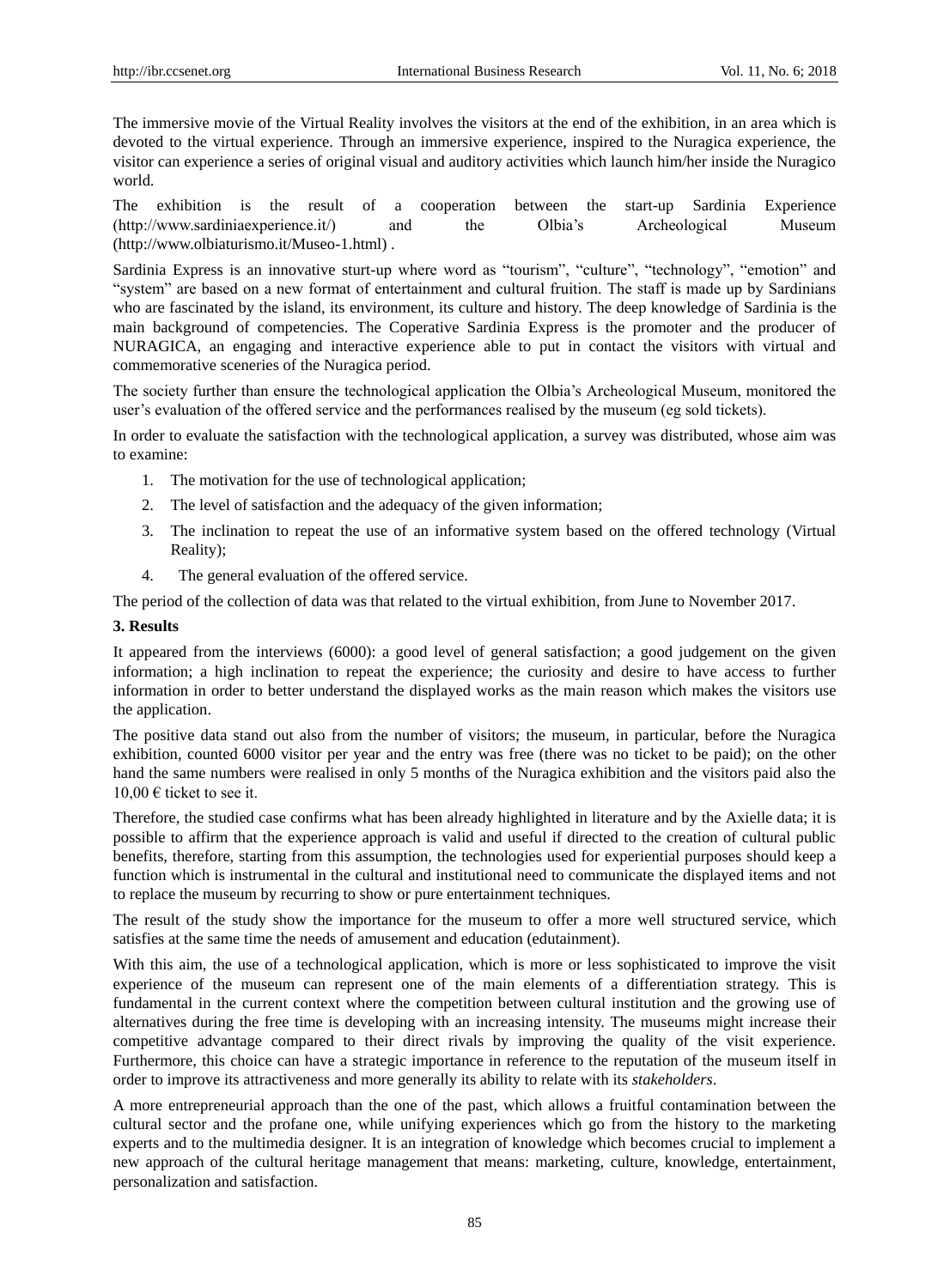#### **4. Discussion**

The aim of this article is to understand the role of technology as an instrument which contributes to the fulfilment of the museum's goals, by creating value for the survival of the museum institution, its users' satisfaction and the development of the territory.

Placing at the centre of the analysis the core product that is offered by the museums and the process of creation of the value which is connected to it; the research focuses the attention on the changes that technology brings to the nature of the museum institution by transforming it in something new compared to the traditional models in terms of production, fruition and communication and revealing, above all, the new relation that can be set with the users through the immersive technologies.

The study which was carried out shows some limits, the main ones can be referred to the fact that the research activity is, in a scientific sense, a starting point for further studies.

However, it aims at giving the theoretical and empirical requirements for the innovation of the research both in a management field than in a museum marketing, with management implication for the sector workers who intend to employ the analysed devices to optimise the relation with the potential and real users and with its own stakeholders and with the aim of supporting processes of technological innovation in support of the cultural realities of its own country.

## **Acknowledgments**

Many thanks to Maria Carmela Solinas (Marketing Director of Sardinia Experience) and to Paolo Alberto Pinna (Project Manager of Sardinia Experience) for their precious collaboration.

#### **References**

- Adams, M., & Luke J., Moussouri T. (2004). Interactivity: Moving Beyond Terminology. *Curator*, *47*(2), 155-170.<https://doi.org/10.1111/j.2151-6952.2004.tb00115.x>
- Addis, M. (2005a). *L'esperienza di consumo. Analisi e prospettive di marketing*. Milano: Pearson Education Italia.
- Addis, M. (2002). Nuove tecnologie e consumo di prodotti artistici e culturali: verso l'Edutainment. *Micro & Macro Marketing*, *XI*(1), 33-59.
- Addis, M. (2005b). New Technologies and cultural consumption edutainment is born. *European Journal of Marketing*, *39*(7/8), 729-736.<https://doi.org/10.1108/03090560510601734>
- Addis, M. (2011). Il significato dell'esperienza di consumo nel settore artistico e culturale. In Montella M., & Cerquetti M., *Economia, cultura, territorio* (pp. 45-53). Macerata, Italy: EUM.
- Bakhshi, H., & Throsby, D. (2012). New technologies in cultural institutions: theory, evidence and policy implications. *International Journal of Cultural Policy*, *18*(2), 205-222. <https://doi.org/10.1080/10286632.2011.587878>
- Belaen, F. (2005). L'immersion dans les musées de science: médiation ou séduction? *Culture & Musées*, *5,*  91-110.<https://doi.org/10.3406/pumus.2005.1215>
- Bonacini, E. (2011). *Nuove tecnologie per la fruizione e valorizzazione del patrimonio culturale*, Roma, Italia: Aracne.
- Bonacini, E. (2014). La realtà aumentata e le app culturali in Italia: storie da un matrimonio in mobilità. *Il Capitale Culturale*, *IX,* 89-121.
- Breakwell, G. (1998). Usage des interactifs au musée. *Publics et Musées*, *13,* 29-40. <https://doi.org/10.3406/pumus.1998.1100>
- Carù, A., & Cova, B. (2007). *Consuming experiences*, London: Routledge.
- Collin-Lachaud, I., & Passebois, J. (2008). Do Immersive Technologies Add Value to the Museum going Experience? An Exploratory study conducted at France's Paléosite. *International Journal of Arts Management*, *11*(1), 60-71.
- De Fazio, D. (2012). *Il museo va in scena. Tecniche teatrali al servizio dei visitatori*. Milano, Italia: Franco Angeli.
- Deshayes, S. (2004). L'usage des supports mobiles au musée, des audioguides classiques au multimédia nomade. *ICHIM – Digital Culture & Heritage/ Patrimoine & Culture Numérique*, Berlin, 31 August – 2 Septembre,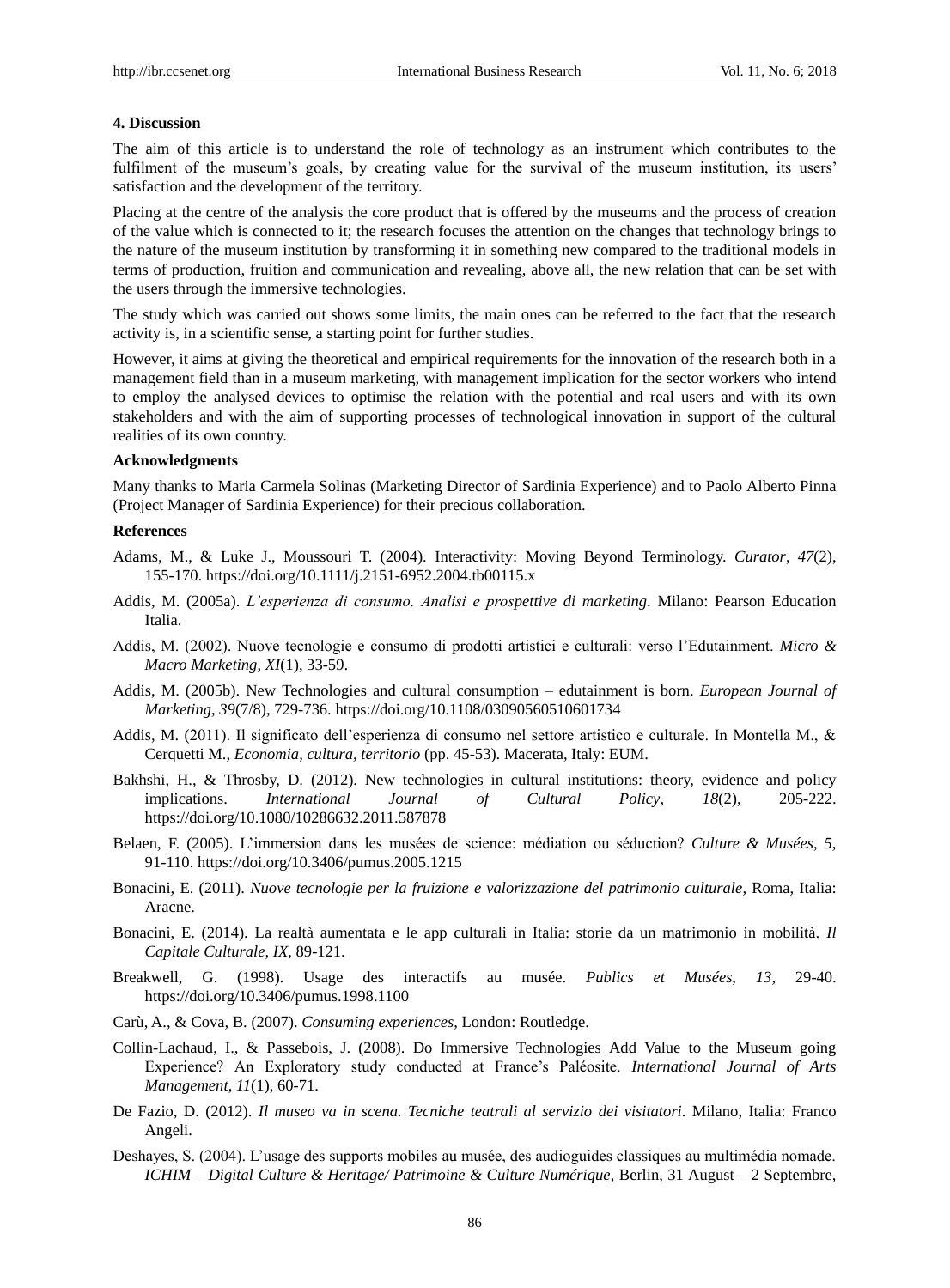Archives & Museum Informatics Europe.

- Dierking, L. (1994). Rôle de l'interaction sociale dans l'expérience muséale. *Publics et Musées*, *5,* 19-41. <https://doi.org/10.3406/pumus.1994.1035>
- Dobrzynsky, J. H. (2013). High Culture Goes Hands-On. *The New York Times*, August 10.
- Dragoni, P. (2004). I diversi profili degli addetti ai servizi educativi in relazione al diverso rapporto fra il museo e i suoi utenti. In Iacono, M.R. & Furia, F., *Educazione al patrimonio culturale: problemi di formazione e di metodo*. Atti del convegno, Caserta Teatro Reggia, 7-8 ottobre 2002, Arethusa, Roma, Italy.
- Eco, U. (1967). Feticci laici nei musei. In *Il costume di casa. Evidenze e misteri dell'ideologia italiana negli anni Sessanta* (2012, pp. 302-304), Milano, Italy: Bompiani.
- Falk, J. H., Scott, C., Dierking, L., Rennie, L., & Cohen Jones, M. (2004). Interactives and Visitor Learning. *Curator*, *47*(2), 172-198.<https://doi.org/10.1111/j.2151-6952.2004.tb00116.x>
- Falk, J. H. (2009). *Identity and Museum Visitor Experience*. Walnut Creek, CA: Left Coast Press.
- Falk, J. H., & Dierking, L. D. (1992). *The Museum Experience*. Washington, D.C.: Whalesback Books.
- Falk, J. H., & Dierking, L. D. (2000). *Learning from Museums. Visitors Experiences and the Making of Meaning*. Lanham, MD: Altamira Press.
- Falk, J. H., & Dierking, L. D. (2008). Enhancing Visitor Interaction and Learning with Mobile Technologies. In (eds.) Tallon, L., & Walker, K., *Digital technologies and the museum experience: Handheld guides and Other Media* (pp. 19-34). Lanham, MD: Altamira Press.
- Ferrari, S., & Veltri, A. R. (2007). L'approccio esperienziale nell'offerta dei beni culturali. Il caso di "Emozioni da museo". *Finanza, Marketing e Produzione*, *4,* 66-95.
- Ferrari, S., & Veltri, A. R. (2008). *L'approccio esperienziale ai beni culturali come strumento di differenziazione dell'offerta turistica*, http: //www.fizz.it/home/sites/default/files/ allegati/articoli/pdf\_articoli\_completi/2007-ferrari\_veltri.pdf
- Galluzzi, P. (1997). Nuove tecnologie e funzione culturale dei musei. Opportunità e scenari per il terzo millennio. In Galluzzi, P., Valentino, P.A., *I formati della memoria. Beni culturali e nuove tecnologie alle soglie del terzo millennio* (pp. 3-39). Firenze, Italy: Giunti.
- Giunta, C. (2011). *Come si diventa "Michelangelo". Il mercato dell'arte, la retorica, l'Italia*. Roma, Italy: Donzelli.
- Izzo, F., Mustilli, M., & Guida, M. (2015). Realtà aumentata e valorizzazione dei beni culturali. Riflessioni sull'offerta culturale casertana (797-809). Conference proceeding, *Sinergie Annual Conference*, Termoli, Italy.
- Izzo, F. (2017a). Implementation of Augmented Reality in Real Palace Museum of Naples: an organizational perspective. Conference proceeding, *WOSH Conference*, Roma, Italy.
- Izzo, F. (2017b). Museum Customer Experience and Virtual Reality: H. Bosch Exhibition Case Study. *Modern Economy*, *8,* 531-536.
- Jutant, C., Guyot, A, & Gentès, A. (2009). Visiteur ou joule? Les multiples facettes de la technologie RFID. *La Lettre de l'OCIM*, *125*, 12-20.
- Kelly, L. (2010). Engaging Museum Visitors in Difficult Topics Through Socio-Cultural Learning and Narrative. In (eds.) Cameron, F., Kelly, L., *Hot Topics, Public Culture, Museum* (pp. 194-210). Newcastle upon Tyne: Cambridge Scholars Publishing.
- Kotler, N. (1999). Delivering Experiences: Marketing the Museum's Full Range of Assets. *Museum news*, May/June.
- Kotler, N. (2001). New Ways of Experiencing Culture: The Role of Museums and Marketing Implications. *Museum Management and Curatorship*, *19*(4), 417-425.<https://doi.org/10.1080/09647770100801904>
- Kotler, N., & Kotler, P. (2000). Can Museums Be All Things to All People? Missions, Goals, and Marketing's Role. *Museum Management and Curatorship*, *18*(3), 271-287.<https://doi.org/10.1080/09647770000301803>
- Macdonald, G. F., & Alsford, S. (1995). Museums and Theme Parks: World in Collision? *Museum Management and Curatorship*, *14*(2), 129-147.<https://doi.org/10.1080/09647779509515435>
- Marteaux, S., Mencarelli, R., & Pulh, M. (2009). Quand les institutions culturelles s'ouvrent au marketing